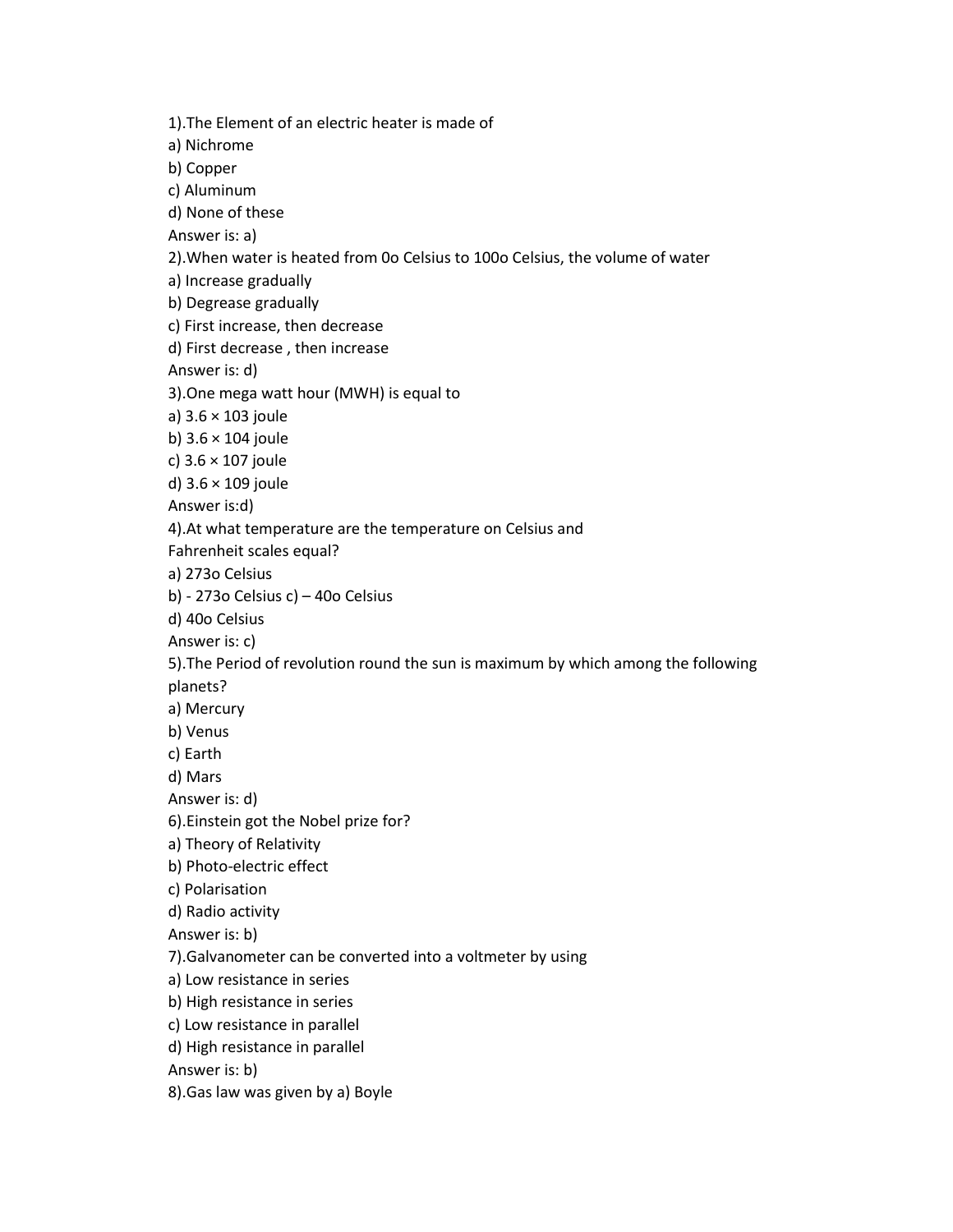b) Ostwald c) Arrhenius d) Faraday Answer is: a) 9).Kilowatt – hour is a unit of a) Energy b) Power c) Electric charge d) Current Answer is: b) 10).The ozone layer protects us from a) Ultra violet rays b) Radio waves c) Visual radiation d) Infrared radiation Answer is:a) 11).What will be the temperature of the maximum if 100 gm ice at 0oC is put in 100 gm water at 80oC? (Latent heat of ice = 80 cal / gm) a) 35oC b) 45oC c) 60oC d) 0oC Answer is: d) 12).Fire in the diesel engine is produces by which of the following?. a) Compression b) Spark plug c) Friction d) Self starter Answer is: a) 13).With an increase in pressure the melting point of max will. a) Decrease b) Increase c) First increase and then decrease d) Remain Unaffected Answer is: b) 14).Which among the following is the best conductor of electricity? a) Silver b) Copper c) Gold d) Lead Answer is: a) 15).Which among the following order of decreasing wavelengths of electromagnetic waves is correct? I. Radio waves II. Infrared rays III. Visible Light IV. X-Rays a) II, I, IV, III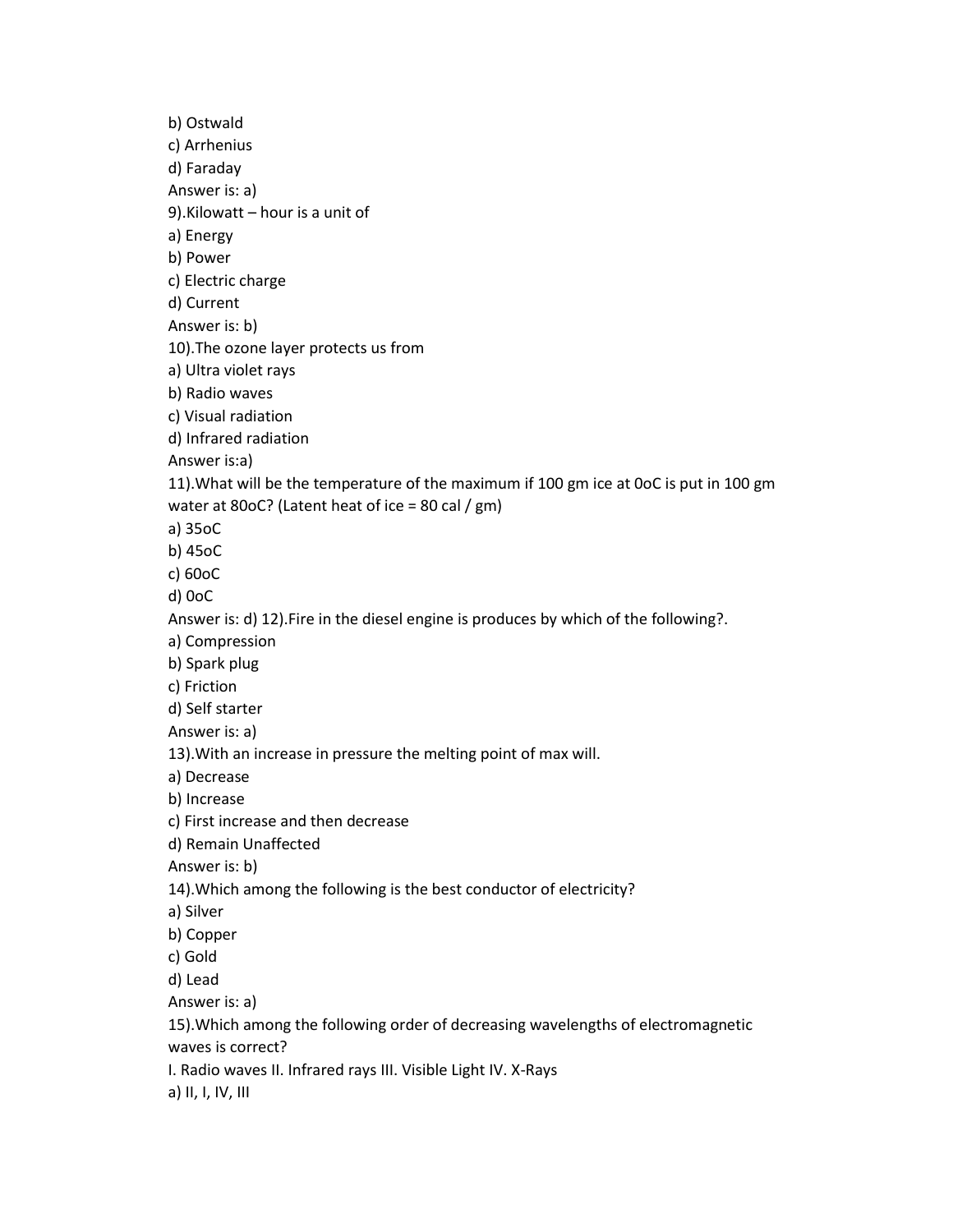https://exams.freshersnow.com/category/entrance-exam-question-papers/https://www.freshersnow.com/previous-year-question-papers/ b) I, III, II, IV c) I, II, III, IV d) IV, III, II, I Answer is: c) 16).Ampere-hour is the unit of which among the following? a) Power b) Energy c) Intensity of current d) Amount of charge Answer is: d) 17).Who discovered X-Rays? a) Madam Curie b) Einstein c) Roentgen d) J. J. Thomson Answer is: c) 18).Which among the following are primary colors? a) Red, Green, Blue b) Blue, Yellow, Green c) Red, Magenta, Yellow d) Yellow, Violet, Blue Answer is: a) 19).At what temperature will the density of water be maximum? a) 0o C b) 32o C c) - 4o C d) 4o C Answer is: d) 20).Persistence of vision is the principle behind? a) Camera b) spectroscope c) Cinema d) Periscope Answer is: c) 21).Which metal is commonly used for making an electromagnet? a) Copper b) Iron c) Nickel d) Cobalt Answer is: b) 22).Light from the laser is . a) Monochromatic b) Composite c) Dispersed light d) Incoherent Answer is: a)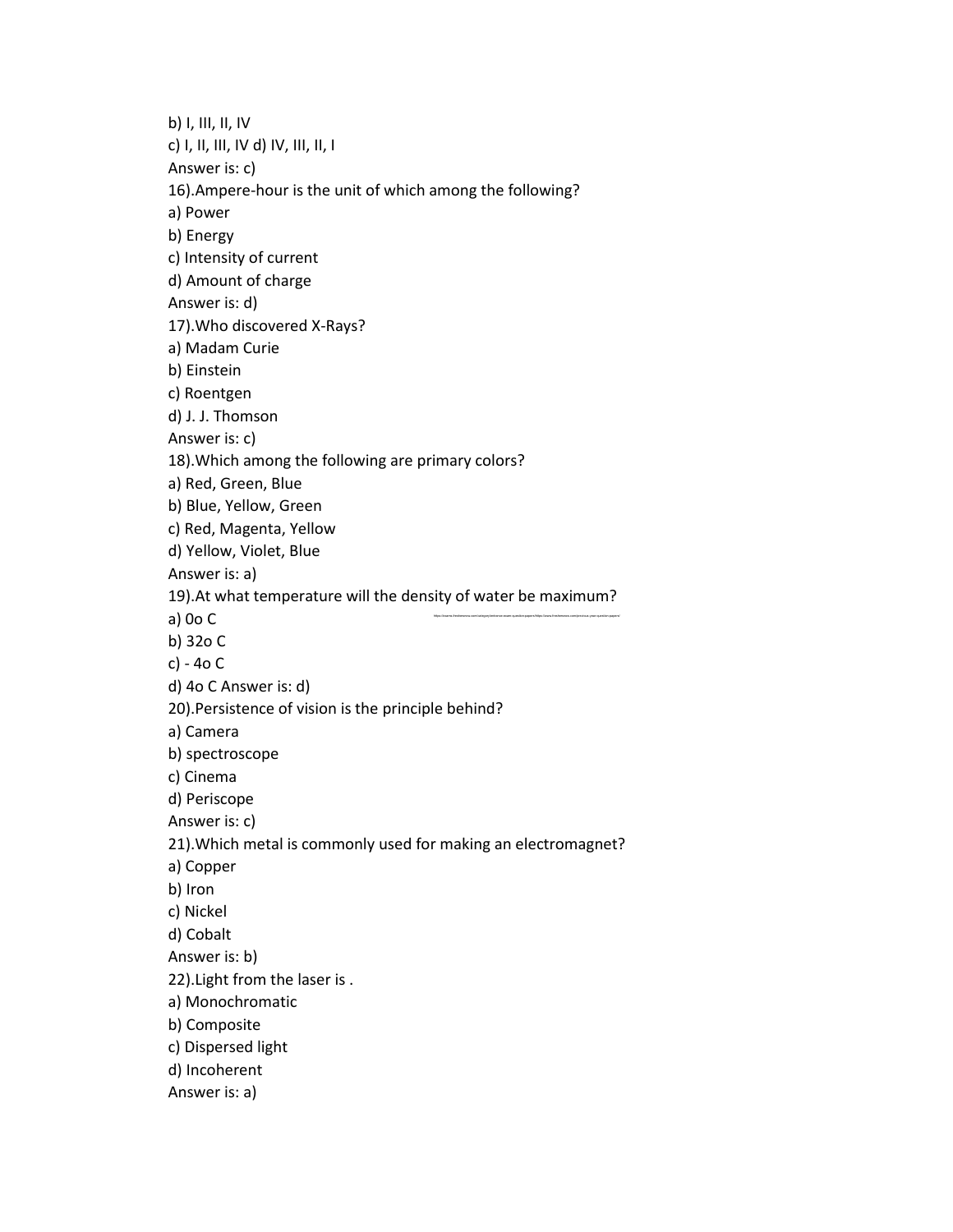23).Choke is used to . a) Reduce the current in AC circuit b) Reduce the current in DC circuit c) Convert AC to DC d) Convert DC to AC Answer is: a) 24).In a standing wave the distance between a node and adjacent antinode is . a) 3λ / 2 b)  $\lambda/2$ c) λ / 4 d) 3λ / 4 Answer is: c) 25).A telescope and microscope differ in that . a) Both are different instruments b) Telescope's eyepiece with longer focal lengths that the oblective c) Telescope has objective of large focal length and eyepiece of smaller focal lengths d) None of these Answer is: c) 26).The weight of a body is . a) The same everywhere on the surface of the earth b) Maximum at the poles c) Maximum at the equator d) More on the hills than in the plains Answer is: b) 27).At what temperature a body will not radiate any heat energy? a) 0o C b) 273o C c) 100o C d) -273o C Answer is: d) 28).Electromagnetic spectrum consists of the following radiationsI. X-rays II. Gamma rays III. Ultraviolet radiations IV. Infrared radiations Choose the correct order of code in the increasing order of their frequency: a) I, III, II, IV b) II, I, III,IV c) IV, III, I, II d) IV, II, III, I Answer is: c) 29).Only one part of moon can be seen from earth because . a) Only one part reflects light b) It does not rotate c) The period of rotation and revolution are equal